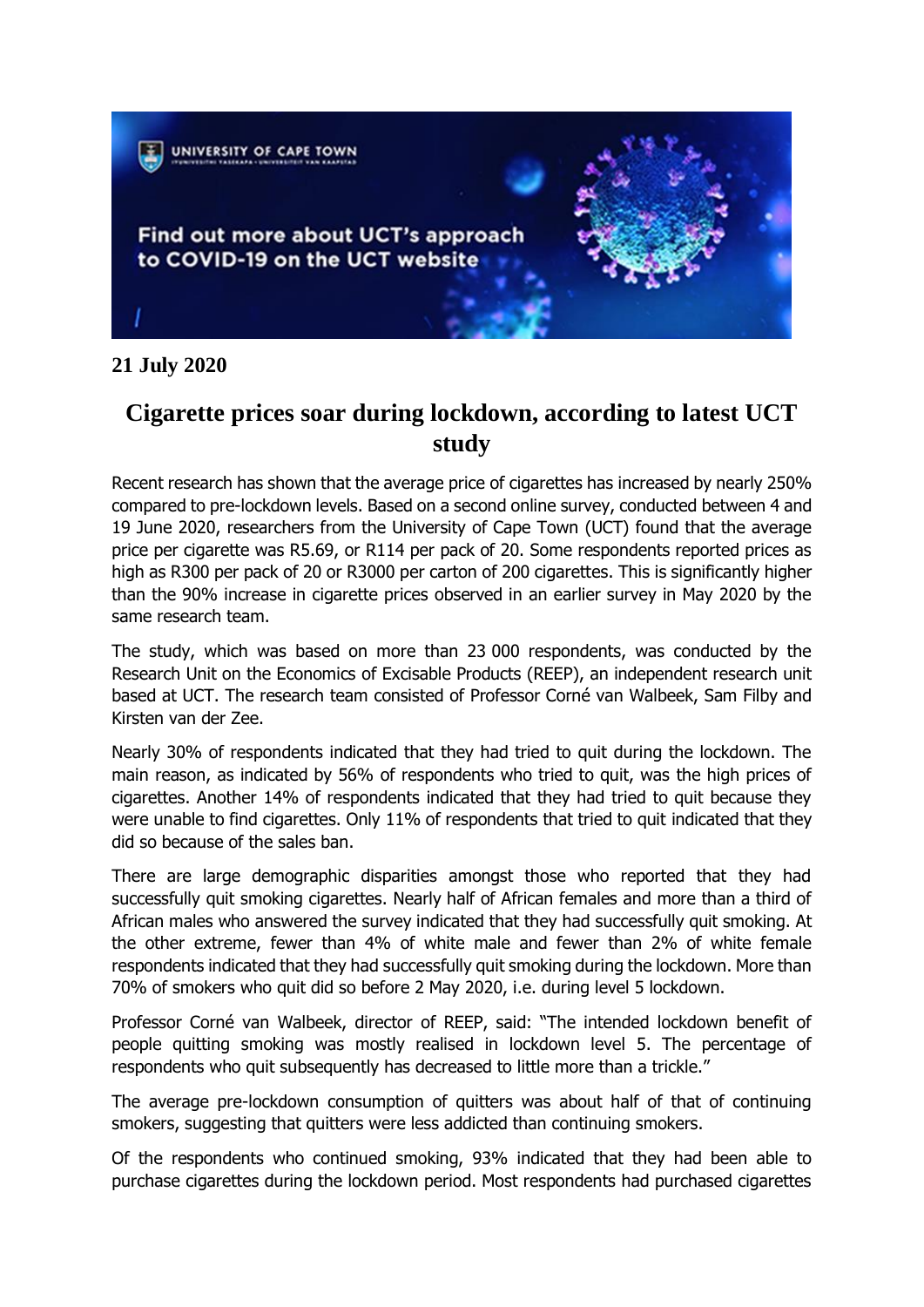through informal channels, such as friends and family (27%), spaza shops (25%), street vendors (11%) and WhatsApp groups (8%). Formal retail outlets, which were the predominant source of cigarettes before lockdown (53%), have all but disappeared (0.3%).

"The tobacco sales ban during the lockdown has thrown the cigarette market into disarray. The market has completely changed. Whereas previously multinationals dominated the market, their share of sales has decreased to less than 20% among the people who were sampled. Most of our respondents have been forced to switch brands, a large proportion of which are produced by local manufacturers," commented Van Wallbeek.

More than 50% of all cigarettes purchased by respondents in their most recent purchase were brands from three companies affiliated with the Fair-Trade Independent Tobacco Association (FITA). These companies are Gold Leaf Tobacco Corporation (26%), Carnilinx (14%) and Best Tobacco Company (11%). British American Tobacco, which has dominated the industry for decades, had fallen to fifth place, with its brands having been purchased by only 9% of survey respondents who continue to smoke.

Van Walbeek continued: "The fact that FITA, which primarily represents the local manufacturers, went to court to get the sales ban overturned is peculiar and ironic because our results show that FITA members have benefitted disproportionately from of the sales ban. They have greatly increased their market share within the sample and have likely been making extraordinary profits, given their highly inflated prices."

The average daily number of cigarettes smoked by continuing smokers decreased from 16.4 cigarettes pre-lockdown to 13.1 cigarettes in June 2020. Half of these respondents smoked less during lockdown than before lockdown, 15% smoked more, and 35% smoked the same amount.

A further 82% of respondents indicated that, before lockdown, they never shared an individual cigarette with someone else. However, during lockdown the percentage of smokers who never shared a cigarette decreased to 74%. The number of people who indicated that they regularly shared individual cigarette sticks (more than 50% of cigarettes smoked were shared) increased from 1.7% to 8.9%, an increase of 430%.

The authors argue that the intention of the sales ban, in terms of smokers quitting and reducing spreading COVID-19 through cigarette sharing, is undermined by the fact that so many people are still smoking cigarettes and by the increased occurrence of cigarette sharing. They conclude that the extension of the ban beyond lockdown level 5 has been misguided, and recommend that the ban be lifted immediately. The sales ban has stimulated the already large illicit market. Illegal distribution channels have become more entrenched, which will have lasting public health and economic consequences. For every additional month that the sales ban continues, the government loses at least R1 billion in revenues.

The tobacco market has been destabilised. Manufacturers that were previously operating in the shadow of the multinationals have greatly increased their market share amongst the survey respondents. It seems likely that there will be a price war after the sales ban is lifted. The multinationals, with the support of their foreign-based principals, would want to regain some of their market share. Their local rivals, probably buoyed up by the profits earned over the lockdown period, would want to hold on to their new market share. In the absence of advertising and other conspicuous forms of marketing, prices are likely to drop below their pre-lockdown levels.